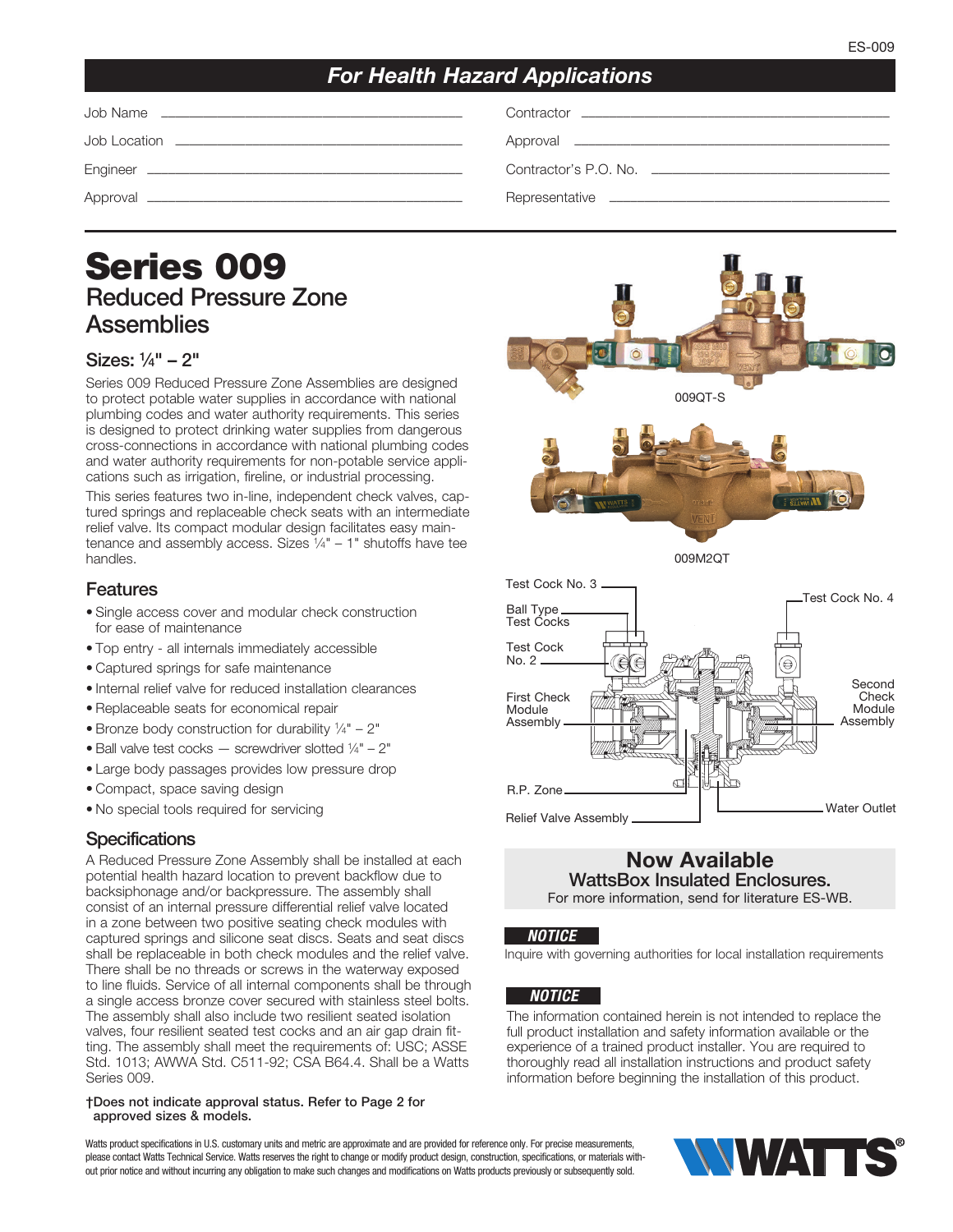# Available Models: 1 ⁄4" – 2"

Suffix:

- QT quarter-turn ball valves
- S bronze strainer
- LF without shutoff valves
- AQT elbow fittings for 360° rotation  $\frac{3}{4}$ " – 2" only
- PC internal Polymer Coating
- SH stainless steel ball valve handles
- HC  $-$  2<sup>1</sup>/<sub>2</sub>" inlet/outlet fire hydrant fitting (2" valve)

#### Prefix:

- C clean and check strainer  $\frac{3}{4}$ " 1" only
- U union connections (see ES-U009)

# Materials: 1 ⁄4" – 2"

Bronze body construction, silicone rubber disc material in the first and second check plus the relief valve. Replaceable polymer check seats for first and second checks. Removable Relief valve seats. Stainless steel cover bolts.

Standardly furnished with NPT body connections. For optional bronze union inlet and outlet connections, specify prefix U ( 1⁄2" – 2"). Series 009QT furnished with quarter turn, full port, resilient seated, bronze ball valve shutoffs.

# Pressure / Temperature

Series 009 1/4" - 2" Suitable for supply pressure up to 175psi (12.1 bar). Water temperature: 33°F – 180°F (0.5°C – 75°C).

# **Standards**

USC ASSE No. 1013 AWWA C511-92 CSA B64.4

IAPMO File No. 1563.

†Does not indicate approval status. See below for approved models.



### Approvals

ASSE, AWWA, CSA, IAPMO

Approved by the Foundation for Cross-Connection Control and Hydraulic Research at the University of Southern California. UL Classified  $\frac{3}{4}$ " – 2" (LF models only except 009M3LF)

# Air Gaps and Elbows

| <b>MODEL</b> |                                                                |               | <b>DRAIN OUTLET</b>      |                          | <b>DIMENSIONS</b> | WEIGHT          |     |       |      |  |  |  |
|--------------|----------------------------------------------------------------|---------------|--------------------------|--------------------------|-------------------|-----------------|-----|-------|------|--|--|--|
|              | for 909, 009 and 993 sizes                                     |               |                          | A                        |                   | <sub>R</sub>    |     |       |      |  |  |  |
|              |                                                                | in.           | mm                       | in.                      | mm                | in.             | mm  | lbs.  | kgs. |  |  |  |
| 909AGA       | $\frac{1}{4}$ " $-\frac{1}{2}$ " 009.                          | $\frac{1}{2}$ | 13                       | $2\frac{3}{8}$           | 60                | $3\frac{1}{8}$  | 79  | 0.625 | 0.28 |  |  |  |
|              | 3/4" 009M2/M3                                                  |               |                          |                          |                   |                 |     |       |      |  |  |  |
| 909AGC       | $\frac{3}{4}$ "-1" 009/909,                                    |               | 25                       | $3\frac{1}{4}$           | 83                | $4\frac{7}{8}$  | 124 | 1.5   | 0.68 |  |  |  |
|              | $1"$ -1½" 009M2                                                |               |                          |                          |                   |                 |     |       |      |  |  |  |
| 909AGF       | $1\frac{1}{4}$ "-2" 009M1,                                     | 2             | 51                       | $4\frac{3}{8}$           | 111               | $6\frac{3}{4}$  | 171 | 3.25  | 1.47 |  |  |  |
|              | 11/4"-3" 009/909.                                              |               |                          |                          |                   |                 |     |       |      |  |  |  |
|              | 2" 009M2, 4"-6" 993                                            |               |                          |                          |                   |                 |     |       |      |  |  |  |
| 909AGK       | $4"$ -6" 909.                                                  | 3             | 76                       | $6\frac{3}{8}$           | 162               | $9\frac{5}{8}$  | 244 | 6.25  | 2.83 |  |  |  |
|              | 8"-10" 909M1                                                   |               |                          |                          |                   |                 |     |       |      |  |  |  |
| 909AGM       | $8" - 10" 909$                                                 | 4             | 102                      | $7\frac{3}{8}$           | 187               | $11\frac{1}{4}$ | 286 | 15.5  | 7.03 |  |  |  |
| 909ELA       | $\frac{1}{4}$ "- $\frac{1}{2}$ " 009, $\frac{3}{4}$ " 009M2/M3 |               | —                        | $\overline{\phantom{0}}$ | -                 |                 |     |       |      |  |  |  |
| 909ELC       | $\frac{3}{4}$ "-1" 009/909                                     | -             | $\overline{\phantom{0}}$ | $2\frac{3}{8}$           | 60                | $2\frac{3}{8}$  | 60  | 0.38  | 0.17 |  |  |  |
| * 909ELF     | $1\frac{1}{4}$ "-2" 009M1.                                     |               |                          | $3\frac{5}{8}$           | 92                | $3\frac{5}{8}$  | 92  | 2     | 0.91 |  |  |  |
|              | $1\frac{1}{4}$ "-2" 009/909,                                   |               |                          |                          |                   |                 |     |       |      |  |  |  |
|              | 2" 009M2, 4"-6" 993                                            |               |                          |                          |                   |                 |     |       |      |  |  |  |
| * 909ELH     | 21/2"-3" 009/909                                               |               |                          |                          |                   |                 |     |       |      |  |  |  |
| Vertical     |                                                                |               |                          |                          |                   |                 |     |       |      |  |  |  |



\* Epoxy coated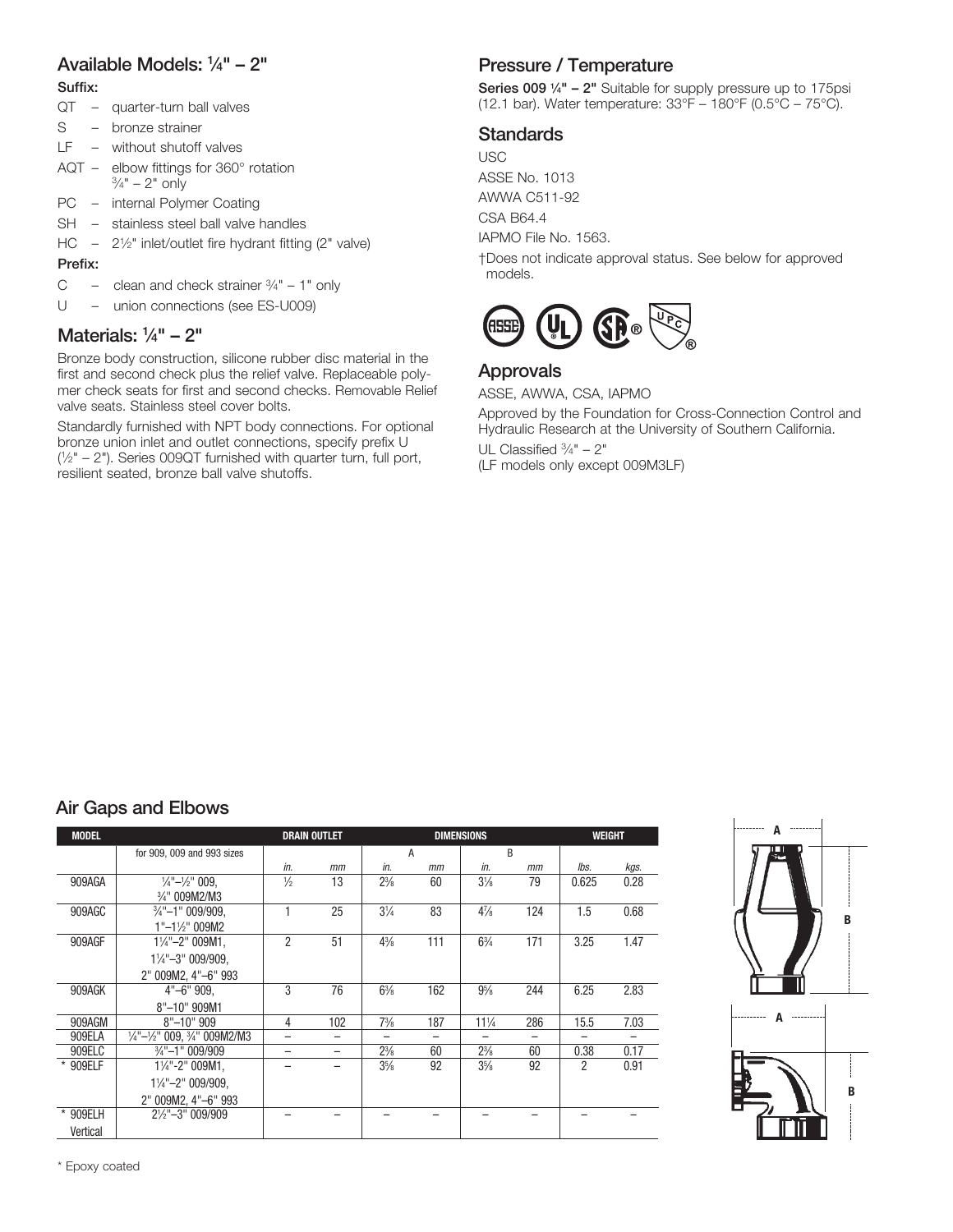## Dimensions and Weight: 1 ⁄4" – 2" 009



### 009 1 /4" – 2"

| <b>SIZE</b>    | <b>DIMENSIONS (APPROX.)</b> |     |                |     |                |     |                |    |                 |     |                 | <b>STRAINER DIMENSIONS</b> |                |     |      |      |
|----------------|-----------------------------|-----|----------------|-----|----------------|-----|----------------|----|-----------------|-----|-----------------|----------------------------|----------------|-----|------|------|
|                | A                           |     | B              |     | u              |     | D              |    |                 |     | M               |                            | Ν              |     |      |      |
| in.            | in.                         | mm  | in.            | mm  | in.            | mm  | in.            | mm | in.             | mm  | in.             | mm                         | in.            | mm  | lbs. | kgs. |
|                | 10                          | 250 | $4\frac{5}{8}$ | 117 | $3\frac{3}{8}$ | 86  | $1\frac{1}{4}$ | 32 | $5\frac{1}{2}$  | 140 | $2^{3}/_{8}$    | 60                         | $2^{1/2}$      | 64  | 5    |      |
| $\frac{3}{8}$  | 10                          | 250 | $4\frac{5}{8}$ | 117 | $3\frac{3}{8}$ | 86  | $1\frac{1}{4}$ | 32 | $5\frac{1}{2}$  | 140 | $2\frac{3}{8}$  | 60                         | $2^{1/2}$      | 64  | 5    |      |
| ⅓              | 10                          | 250 | $4\frac{5}{8}$ | 117 | $3\frac{3}{8}$ | 86  | $1\frac{1}{4}$ | 32 | $5\frac{1}{2}$  | 140 | $2\frac{3}{4}$  | 70                         | $2\frac{1}{4}$ | 57  | 5    |      |
| $^{3/4}$       | $10^{3}/4$                  | 273 | 5              | 127 | $3\frac{1}{2}$ | 89  | $1\frac{1}{2}$ | 38 | $6\frac{3}{4}$  | 171 | $3\frac{3}{16}$ | 81                         | $2\frac{3}{4}$ | 70  | 6    |      |
|                | $14\frac{1}{2}$             | 368 | $5\frac{1}{2}$ | 140 |                | 76  | $2^{1/2}$      | 64 | $9\frac{1}{2}$  | 241 | $3\frac{3}{4}$  | 95                         | 3              | 76  | 12   | 5    |
| $1\frac{1}{4}$ | $17\frac{3}{8}$             | 441 | 6              | 150 | $3\frac{1}{2}$ | 89  | $2\frac{1}{2}$ | 64 | $11\frac{3}{8}$ | 289 | $4^{7}/_{16}$   | 113                        | $3\frac{1}{2}$ | 89  | 15   | 6    |
| $1\frac{1}{2}$ | $17\frac{7}{8}$             | 454 | 6              | 150 | $3\frac{1}{2}$ | 89  | $2^{1/2}$      | 64 | $11\frac{1}{8}$ | 283 | $4\frac{7}{8}$  | 124                        | 4              | 102 | 16   |      |
| ∩              | $21\%$                      | 543 | $7\frac{3}{4}$ | 197 | $4\frac{1}{2}$ | 114 | $3\frac{1}{4}$ | 83 | $13\frac{1}{2}$ | 343 | $5^{15}/_{16}$  | 151                        | b              | 127 | 30   | 13   |

Suffix HC – Fire Hydrant Fittings dimension 'A' = 25"